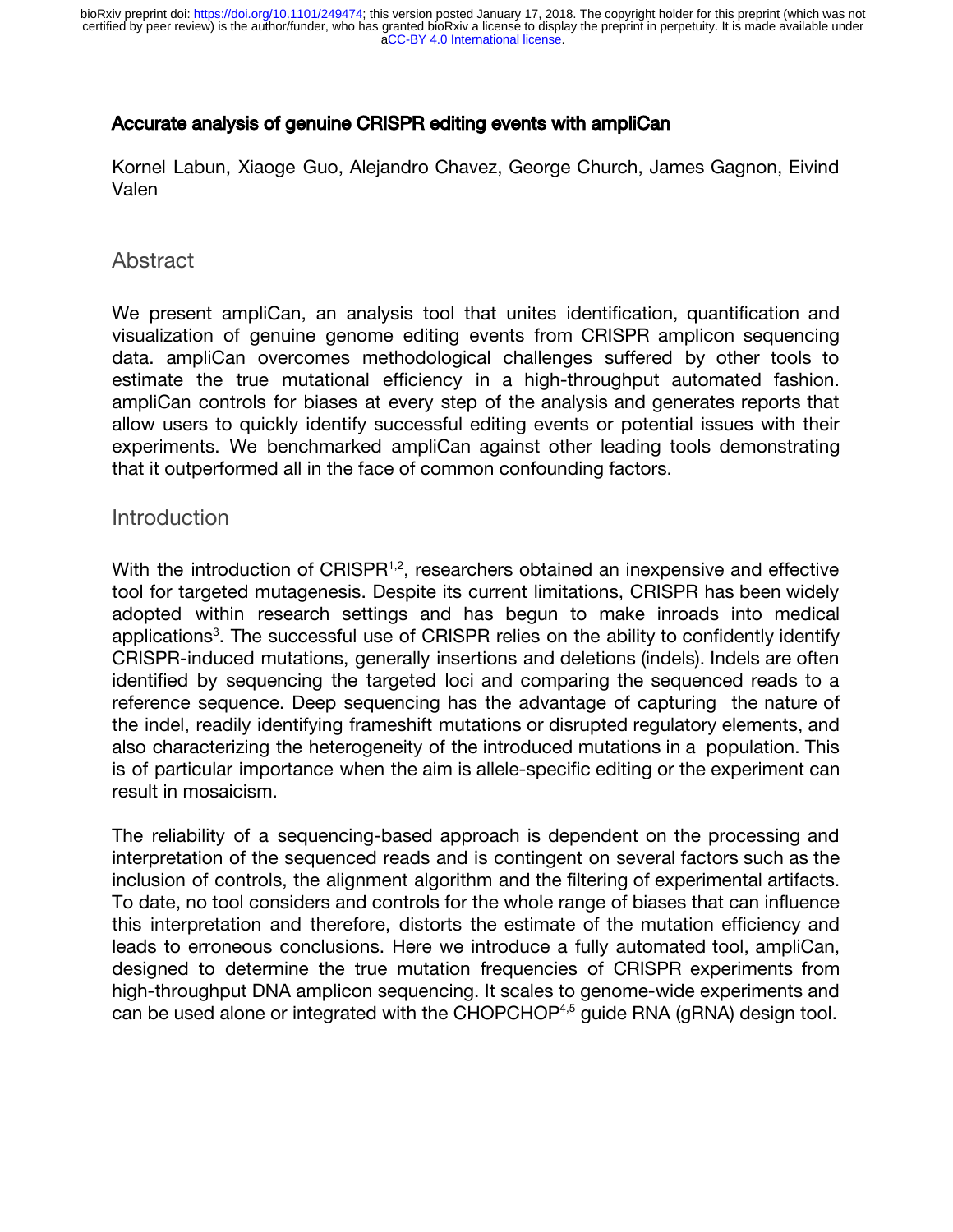## **Results**

Estimation of the true mutation efficiency depends on multiple steps all subject to different biases<sup>6</sup>. Following sequencing, reads have to be aligned to the correct reference, filtered for artifacts, and then the mutation efficiency has to be quantified and normalized (Fig.  $1A$ ). In most existing tools, many of the choices made during these steps are typically hidden from the user leading to potential misinterpretation of the data. Furthermore, a subset of steps are often relegated to other tools not optimized for CRISPR experiments. Unlike other tools, ampliCan implements the complete pipeline from alignment to interpretation and can control for biases at all steps.



Fig 1. A. Estimation of mutation efficiency consists of multiple steps. At each of these steps biases can be introduced. Controls are processed identically to the main experiment and used for normalization. **B.** Overview of the change in estimated mutation efficiency when using controls that account for natural genetic variance in 28 experiments (mean change of 32%). Red dots show initial estimates based on unnormalized data, while black dots show the values after normalization. C. Alignment plot showing the top 10 most abundant reads in a real experiment. The table shows relative efficiency (Freq) of read, absolute number of reads (Count) and the summed size of the indel(s) (F), coloured green when inducing a frameshift. The bars (top right) shows the fraction of reads that contain no indels (Match), those having an indel without inducing frameshift (InDel) and frameshift inducing indels (F). The left panel shows the estimated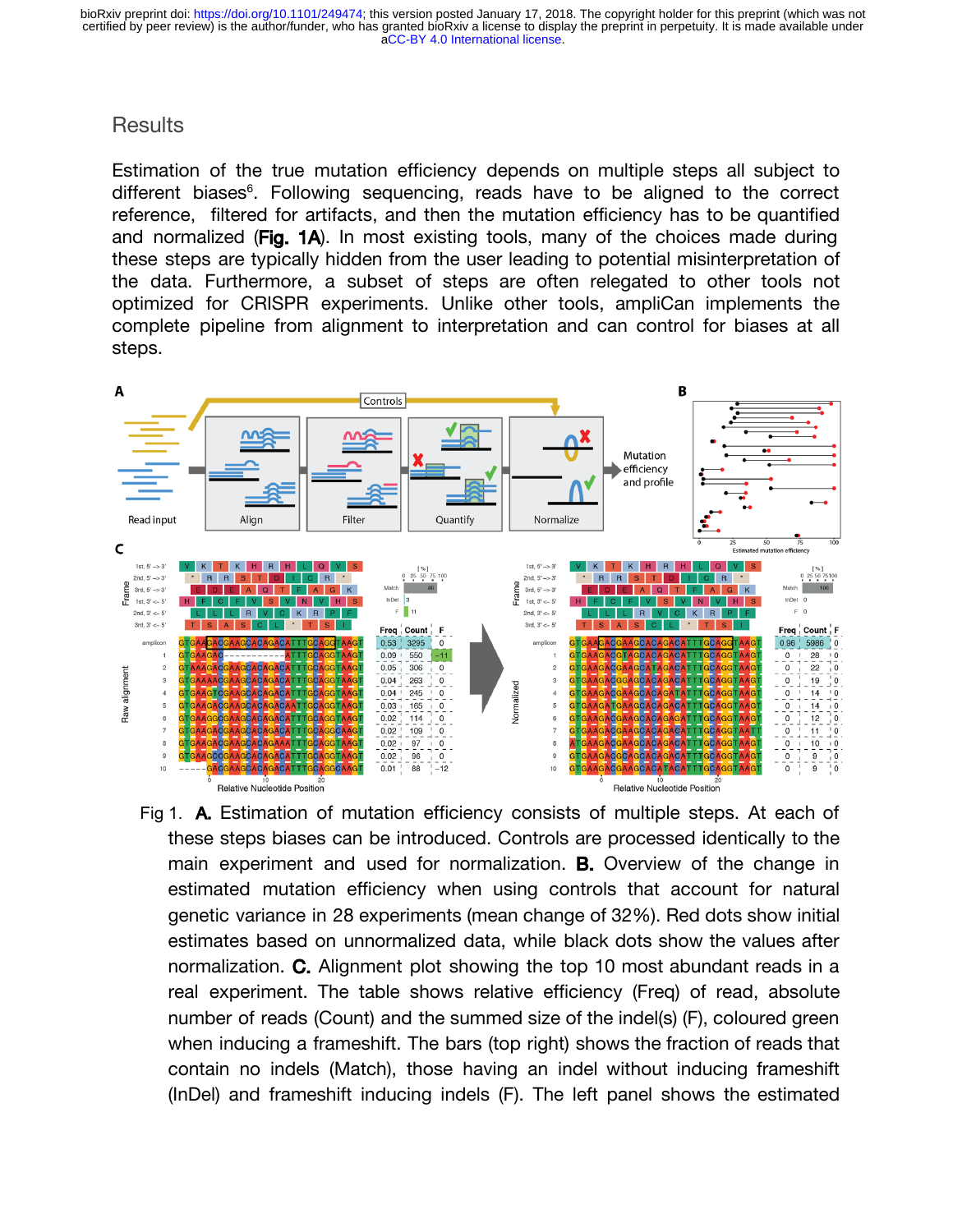mutation efficiency from raw reads, which is 14% (11% with frameshift, 3% without). The right panel shows the same genomic loci after normalization with controls resulting in an mutation efficiency of 0%. The deletion of 11bp in 9% of the reads could not be found in GRCz10.88 Ensembl Variation database and would in the absence of controls give the impression of a real editing event.

Despite being arguably the most important step in any experiment, the use of controls is frequently overlooked in CRISPR assays. Discrepancies between a reference genome and the genetic variation in an organism of interest often lead to false positives and the false impression that mutations have been introduced ( $Fig. 1B$ , Supplementary Fig. 1)<sup>[7](https://paperpile.com/c/2LBjx5/t2yM)</sup>. While the use of controls is (in principle) feasible with any tool, it commonly requires running the treated and control samples separately followed by a manual inspection and comparison of these. In ampliCan, controls are an integrated part of the pipeline and mutation frequencies are normalized and estimated automatically (Fig. 1C, Methods and Supplementary Note 1).

Estimating mutation efficiency starts with the alignment of the sequenced reads (Fig. **1A**). A common strategy is to use standard genomic alignment tools. However, these tools do not align using knowledge about the known mechanisms of CRISPR-induced double stranded breaks and DNA repair. Genome editing typically results in a single deletion and/or insertion of variable length. Hence, correctly aligned reads will often have a low number of events (optimally 1 deletion and/or 1 insertion after normalization for controls) overlapping the cut site, while misaligned reads will result in a high number of events throughout the read due to discrepancies to the correct loci. Therefore an alignment strategy that penalizes multiple indel events (see Methods) is more consistent with DNA repair mechanisms and the CRISPR mode of action. ampliCan uses the Needleman-Wunsch algorithm with tuned parameters to ensure optimal alignments of the reads to their loci and models the number of indel and mismatch events to ensure that the reads originated from that loci (see Methods and **Supplementary Note 2**). In contrast, non-optimized aligners can create fragmented alignments resulting in misleading mutation profiles and possible distortion of downstream analyses and frameshift estimation (Supplementary Fig. 2). In assessments, ampliCan outperforms the tool CrispRVariants on its own synthetic dataset $6$  contaminated with off-target reads matching the real on-target reads, but with a mismatch rate of 30% per bp (Supplementary Fig. 3). More problematic, the mapping strategy used in the pipelines of several tools (**Supplementary Table 1**) are not robust to small perturbations of this mismatch rate and altering it leads to a significant reduction in performance ( $Fig. 2$ , left). In contrast, ampliCan shows consistently high performance across a broad range of mismatch rates (Fig. 2, left and Supplementary Figs. 3, 4).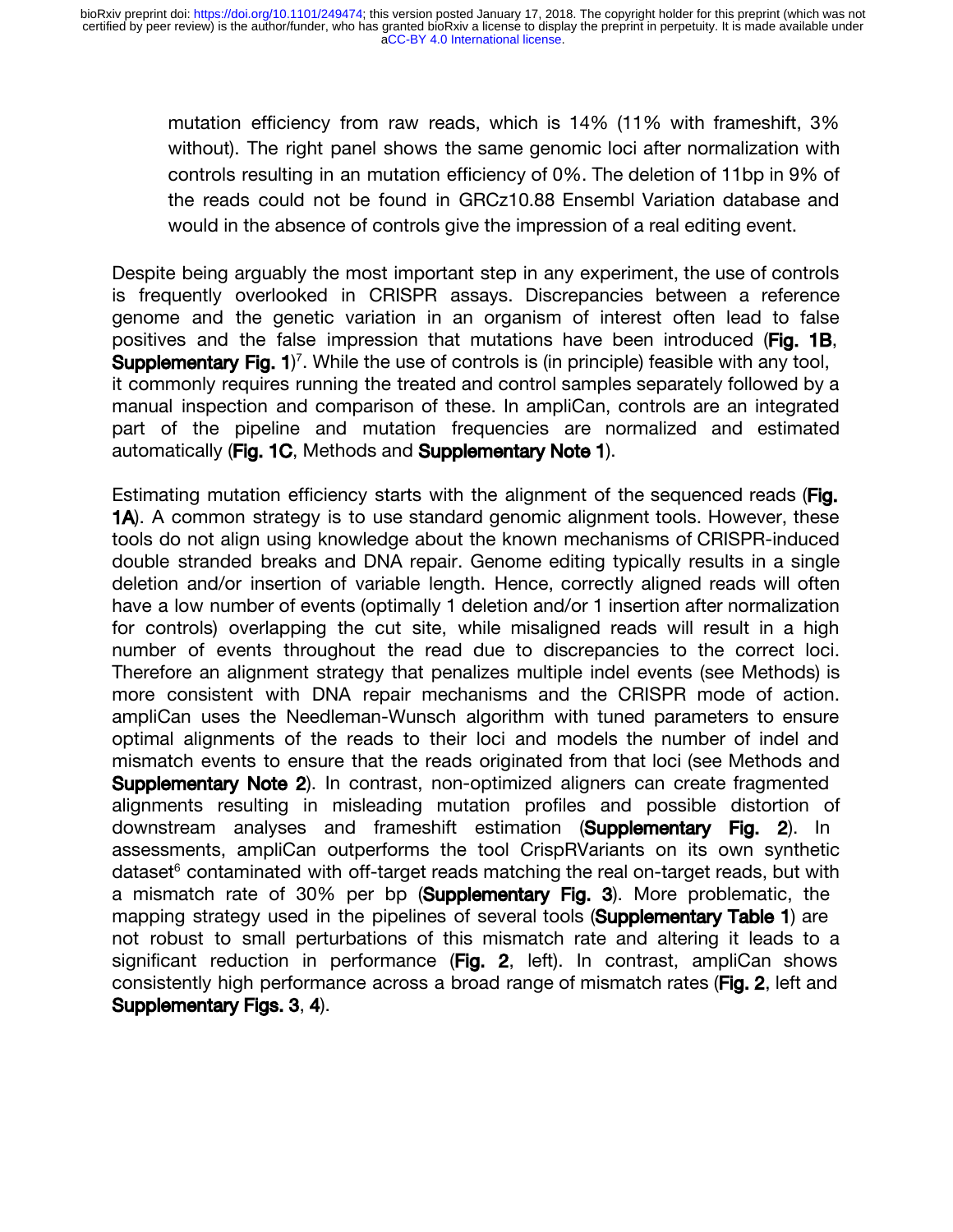[aCC-BY 4.0 International license.](http://creativecommons.org/licenses/by/4.0/) certified by peer review) is the author/funder, who has granted bioRxiv a license to display the preprint in perpetuity. It is made available under bioRxiv preprint doi: [https://doi.org/10.1101/249474;](https://doi.org/10.1101/249474) this version posted January 17, 2018. The copyright holder for this preprint (which was not



● ampliCan ● CrispRVariants ● AmpliconDIVider ● CRISPResso ● CRISPRessoPooled

Fig 2. Benchmark of leading tools<sup>6,16,17</sup> when estimating mutation efficiency under different dataset conditions. Each dot shows the error of the estimate to the correct value for a single experiment. The median performance (Mixed indels) is indicated by the horizontal line. The left panel shows comparison of tools when datasets contain contaminant reads (see text and methods). The x-axis denotes how dissimilar the contaminant reads are to the correct reads. In cases where the contaminants are from homologous regions this may be low (10%), for other contaminants this is likely to be higher (30%). The right panel shows performance of tools as a function of the length of indel events. The sets in the left column contain no indels > 10bp, the right column contain only insertions > 10bp, the middle column (Mixed Indels) is a mix of shorter and longer events.

Targeted insertion of shorter fragments through co-opting of the homology directed repair (HDR) pathway is becoming increasingly popular<sup>8,9</sup>. This, together with long indels occurring in regular CRISPR experiments, presents a challenge for most CRISPR analysis tools. The inability of current pipelines to process these longer events (Fig. 2, right) typically stems from alignment strategies that are unable to assign reads with long indels to the correct loci. In previous assessments, simulated data has often been restricted to short indels where this weakness would not be apparent (Supplementary Note 4)<sup>[6](https://paperpile.com/c/2LBjx5/9P7Y)</sup>. Using a localized alignment strategy, based on primer matching (see Methods), ampliCan robustly handles these longer indels and on simulated data with indels  $>10$  bp ampliCan outperforms all other tools (Fig. 2, right and Supplementary Fig. 5).

To aid in heterogeneous outcomes, ampliCan quantifies the heterogeneity of reads (Supplementary Fig. 7), the complete mutation efficiency for an experiment and the proportion of mutations resulting in a frameshift ( $Fig. 1C$ , top right). It also aggregates and quantifies mutation events of a specific type if a particular outcome is desired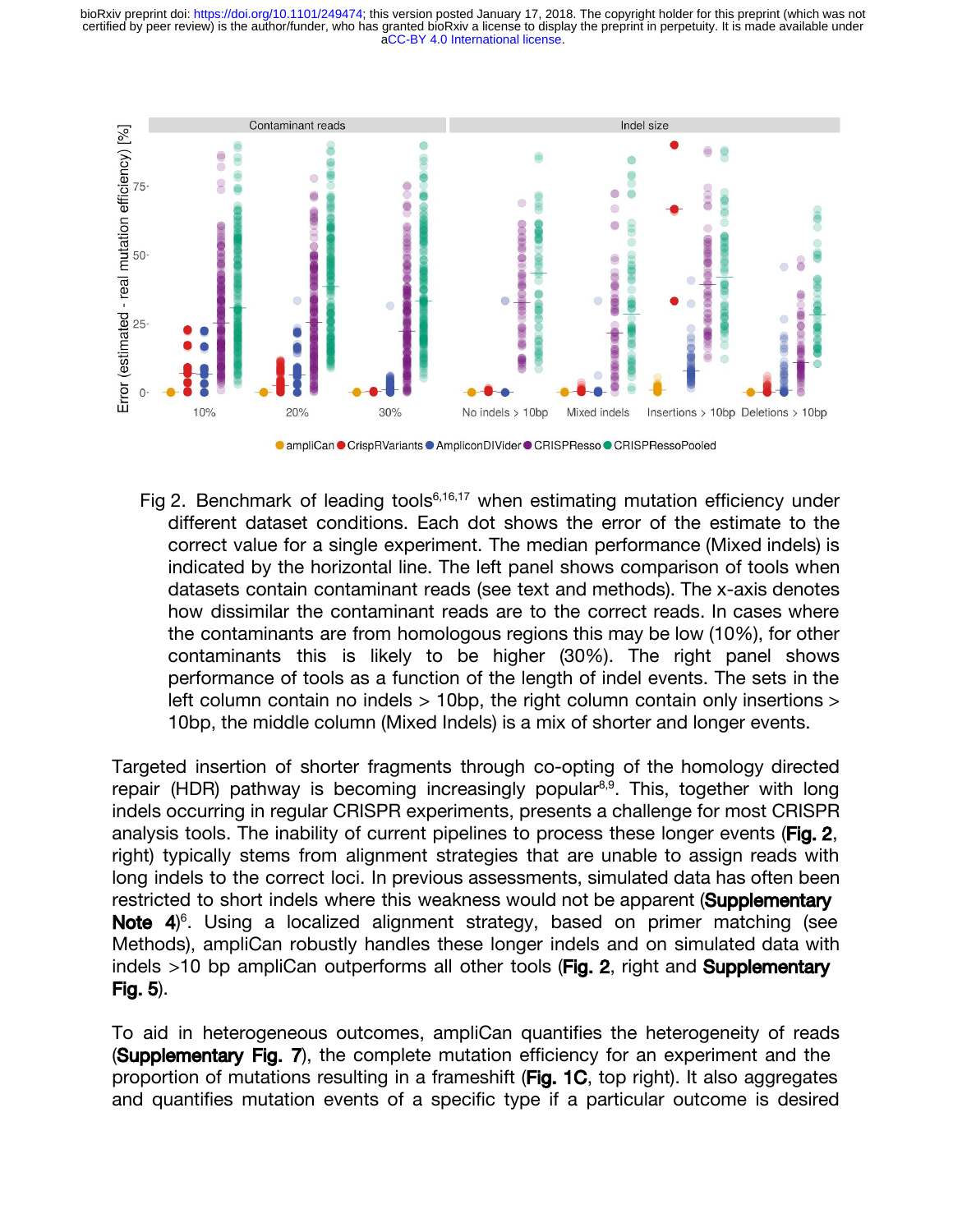(Supplementary Fig. 6). In addition, ampliCan provides overviews of the impact of all filtering steps (Supplementary Fig. 8). Reports can be generated in several formats (Supplementary Tables 2 and 3) and aggregated at multiple levels such as barcode, gRNA, gene, loci or any customized user specified grouping (Supplementary Note 5). This enables exploration of questions beyond mutation efficiency such as the rules of gRNA design, whether a particular researcher is better at designing gRNAs than others (Supplementary Fig. 9), whether a given barcode is not working or determining the stochasticity in the mutation outcome from a given gRNA (**Supplementary Fig. 19**).

ampliCan offers a complete pipeline controlling for biases at every step of evaluation. It can be integrated with the CHOPCHOP tool for gRNA design to incorporate all computational steps necessary for a CRISPR experiment. It scales from a single gRNA to genome-wide screens and can be run with a single command. For more advanced users, it provides a complete and adaptable framework, implemented in R and bioconductor, enabling further exploration of the data. Collectively, these advances will minimize misinterpretation of genome editing experiments and allow effective analysis of the outcome in an automated fashion.

### **Methods**

#### ampliCan pipeline.

ampliCan is a multi-step pipeline (Supplementary Fig. 10) accepting a configuration file describing the experiment(s) and FASTQ files of sequenced reads as input. The configuration file contains information about barcodes, gRNAs, forward and reverse primers, amplicons and paths to corresponding FASTQ files (Supplementary Table 4). From here, the pipeline generates reports summarizing the key features of the experiments.

In the first step, ampliCan filters low quality reads which either have ambiguous nucleotides, an average quality or individual base quality under a default or user-specified threshold (Supplementary Note 6). After quality filtering, ampliCan assigns reads to the particular experiment by searching for matching primers (default up to two mismatches, but ampliCan supports different stringency, **Supplementary** Note 7). Unassigned reads are summarized and reported separately for troubleshooting. After read assignment ampliCan uses the Biostrings<sup>[10](https://paperpile.com/c/2LBjx5/c8Sy)</sup> implementation of the Needleman-Wunsch algorithm with optimized parameters (gap opening  $= -25$ , gap extension = 0, match = 5, mismatch =  $-4$ , no end gap penalty) to align all assigned reads to the loci/amplicon sequence. Subsequently, primer dimer reads are removed by detecting deletions larger than the size of the amplicon subtracting the length of the two primers and a short buffer. Additionally, sequences that contain a high number of indels or mismatch events compared to the remainder of the reads are filtered as these are potential sequencing artifacts or originate from off-target amplification (Supplementary Note 6 and Supplementary Fig. 11). Mutation frequencies are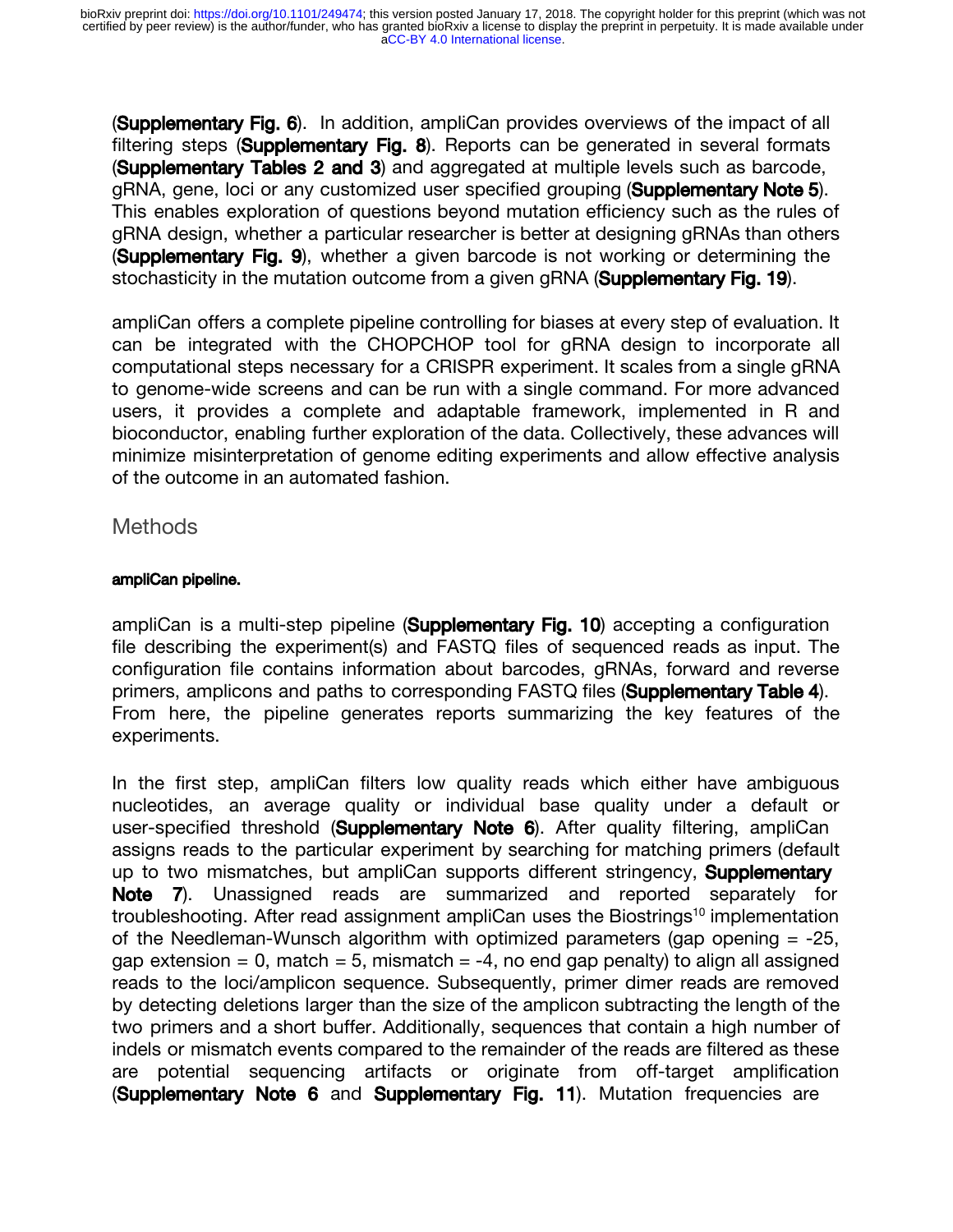calculated from the remaining reads using the frequency of indels that (**Supplementary** Fig. 6) overlap a region  $(+/- 5bp)$  around the expected cut site and, if paired-end sequencing is used, follows consensus rules for the paired forward and reverse read (Supplementary Fig. 12). The expected cut site can be specified as a larger region for nickase or TALEN experiments. Any indel or mismatch also observed above a 1% threshold in the control are removed. Frameshifts are identified by summing the impact of deletions and insertions on the amplicon.

A series of automated reports is prepared in form of ".Rmd" files which can be converted to multiple formats, but also immediately transformed into html reports with knitr<sup>[11](https://paperpile.com/c/2LBjx5/akl0)</sup> for convenience. There are six different default reports prepared by ampliCan with statistics grouped at the corresponding level: id, barcode, gRNA, amplicon, summary and group (user specified, typically person conducting experiments, treatment or other grouping of interest). In addition to alignments of top reads (Fig. 1C, **Supplementary Fig. 1**) reports contain plots summarized over all deletions, insertions and variants (Supplementary Fig. 6). In addition a number of plots showing the general state of the experiments are shown including the heterogeneity of reads to investigate mosaicism or sequencing issues (**Supplementary Figs. 7, 13, 14**) and overviews of how many reads were filtered/assigned at each step (Supplementary Fig. <sup>15</sup>). In addition to the default plots ampliCan produces R objects that contain all alignments and read information, these can be manipulated, extended and visualized through the R statistical package.

ampliCan provides a simple tool that can be used out-of-the-box, yet equipped with a flexible framework that can be exploited and extended by advanced R users. The default pipeline is compressed into a single convenient wrapper, amplicanPipeline, which generates all default reports. More advanced users can gain complete control over all processing steps and produce novel plots for more specialized use cases. Compatibility with the most popular plotting packages (ggplot $2^{12}$  and ggbio<sup>13</sup>) as well as the most popular data processing packages (dplyr<sup>14</sup> and data.table) provides a full fledged and elastic framework. Output files are encoded as GenomicRanges<sup>[15](https://paperpile.com/c/2LBjx5/7Ju5)</sup> tables of aligned read events for easy parsing (Supplementary Table 3) and human readable alignment results (Supplementary Table 2) and fasta. We would like to encourage users to communicate their needs and give us feedback, for future development.

#### Data Availability.

All data is available online under accession numbers: PRJNA245510 (BioProject, run 1 and run 5) and E-MTAB-6310, E-MTAB-6355, E-MTAB-6356, E-MTAB-6357, E-MTAB-6358, (run 6-10). Synthetic datasets can be reconstructed with the use of code from [https://github.com/valenlab/amplican\\_manuscript.](https://github.com/valenlab/amplican_manuscript)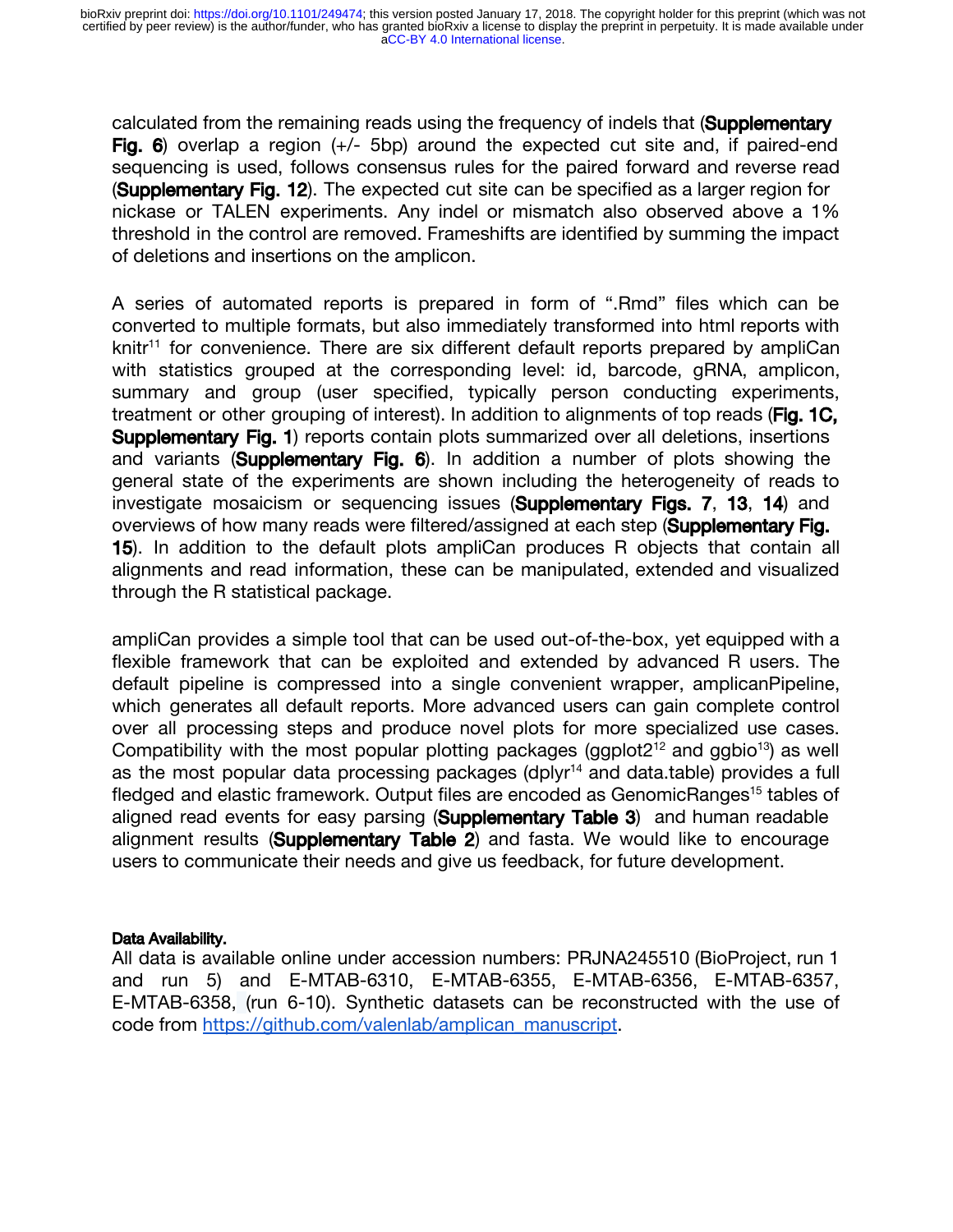#### Code availability.

ampliCan is developed as an R package under GNU General Public License version 3 and available through Bioconductor under <http://bioconductor.org/packages/amplican> or<https://github.com/valenlab/amplican>.

Additional information

### References

- 1. [Jinek, M.](http://paperpile.com/b/2LBjx5/eAFr) *[et al.](http://paperpile.com/b/2LBjx5/eAFr)* [A programmable dual-RNA-guided DNA endonuclease in adaptive bacterial](http://paperpile.com/b/2LBjx5/eAFr)  [immunity.](http://paperpile.com/b/2LBjx5/eAFr) *[Science](http://paperpile.com/b/2LBjx5/eAFr)* **[337,](http://paperpile.com/b/2LBjx5/eAFr)** [816–821 \(2012\).](http://paperpile.com/b/2LBjx5/eAFr)
- 2. [Cong, L.](http://paperpile.com/b/2LBjx5/tXKY) *[et al.](http://paperpile.com/b/2LBjx5/tXKY)* [Multiplex genome engineering using CRISPR/Cas systems.](http://paperpile.com/b/2LBjx5/tXKY) *[Science](http://paperpile.com/b/2LBjx5/tXKY)* **[339,](http://paperpile.com/b/2LBjx5/tXKY)** [819–823 \(2013\).](http://paperpile.com/b/2LBjx5/tXKY)
- 3. [Courtney, D. G.](http://paperpile.com/b/2LBjx5/ElpO) *[et al.](http://paperpile.com/b/2LBjx5/ElpO)* [CRISPR/Cas9 DNA cleavage at SNP-derived PAM enables both in](http://paperpile.com/b/2LBjx5/ElpO)  [vitro and in vivo KRT12 mutation-specific targeting.](http://paperpile.com/b/2LBjx5/ElpO) *[Gene Ther.](http://paperpile.com/b/2LBjx5/ElpO)* **[23,](http://paperpile.com/b/2LBjx5/ElpO)** [108–112 \(2016\).](http://paperpile.com/b/2LBjx5/ElpO)
- 4. [Montague, T. G., Cruz, J. M., Gagnon, J. A., Church, G. M. & Valen, E. CHOPCHOP: a](http://paperpile.com/b/2LBjx5/j3Lb)  [CRISPR/Cas9 and TALEN web tool for genome editing.](http://paperpile.com/b/2LBjx5/j3Lb) *[Nucleic Acids Res.](http://paperpile.com/b/2LBjx5/j3Lb)* **[42,](http://paperpile.com/b/2LBjx5/j3Lb)** [W401–7](http://paperpile.com/b/2LBjx5/j3Lb)  [\(2014\).](http://paperpile.com/b/2LBjx5/j3Lb)
- 5. [Labun, K., Montague, T. G., Gagnon, J. A., Thyme, S. B. & Valen, E. CHOPCHOP v2: a](http://paperpile.com/b/2LBjx5/X5K6)  [web tool for the next generation of CRISPR genome engineering.](http://paperpile.com/b/2LBjx5/X5K6) *[Nucleic Acids Res.](http://paperpile.com/b/2LBjx5/X5K6)* **[44,](http://paperpile.com/b/2LBjx5/X5K6)** [W272–6 \(2016\).](http://paperpile.com/b/2LBjx5/X5K6)
- 6. [Lindsay, H.](http://paperpile.com/b/2LBjx5/9P7Y) *[et al.](http://paperpile.com/b/2LBjx5/9P7Y)* [CrispRVariants charts the mutation spectrum of genome engineering](http://paperpile.com/b/2LBjx5/9P7Y)  [experiments.](http://paperpile.com/b/2LBjx5/9P7Y) *[Nat. Biotechnol.](http://paperpile.com/b/2LBjx5/9P7Y)* **[34,](http://paperpile.com/b/2LBjx5/9P7Y)** [701–702 \(2016\).](http://paperpile.com/b/2LBjx5/9P7Y)
- 7. [Gagnon, J. A.](http://paperpile.com/b/2LBjx5/t2yM) *[et al.](http://paperpile.com/b/2LBjx5/t2yM)* [Efficient mutagenesis by Cas9 protein-mediated oligonucleotide](http://paperpile.com/b/2LBjx5/t2yM)  [insertion and large-scale assessment of single-guide RNAs.](http://paperpile.com/b/2LBjx5/t2yM) *[PLoS One](http://paperpile.com/b/2LBjx5/t2yM)* **[9,](http://paperpile.com/b/2LBjx5/t2yM)** [e98186 \(2014\).](http://paperpile.com/b/2LBjx5/t2yM)
- 8. [Kuscu, C.](http://paperpile.com/b/2LBjx5/qx2J) *[et al.](http://paperpile.com/b/2LBjx5/qx2J)* [CRISPR-STOP: gene silencing through base-editing-induced nonsense](http://paperpile.com/b/2LBjx5/qx2J)  [mutations.](http://paperpile.com/b/2LBjx5/qx2J) *[Nat. Methods](http://paperpile.com/b/2LBjx5/qx2J)* **[14,](http://paperpile.com/b/2LBjx5/qx2J)** [710–712 \(2017\).](http://paperpile.com/b/2LBjx5/qx2J)
- 9. [Lackner, D. H.](http://paperpile.com/b/2LBjx5/JSCj) *[et al.](http://paperpile.com/b/2LBjx5/JSCj)* [A generic strategy for CRISPR-Cas9-mediated gene tagging.](http://paperpile.com/b/2LBjx5/JSCj) *[Nat.](http://paperpile.com/b/2LBjx5/JSCj)*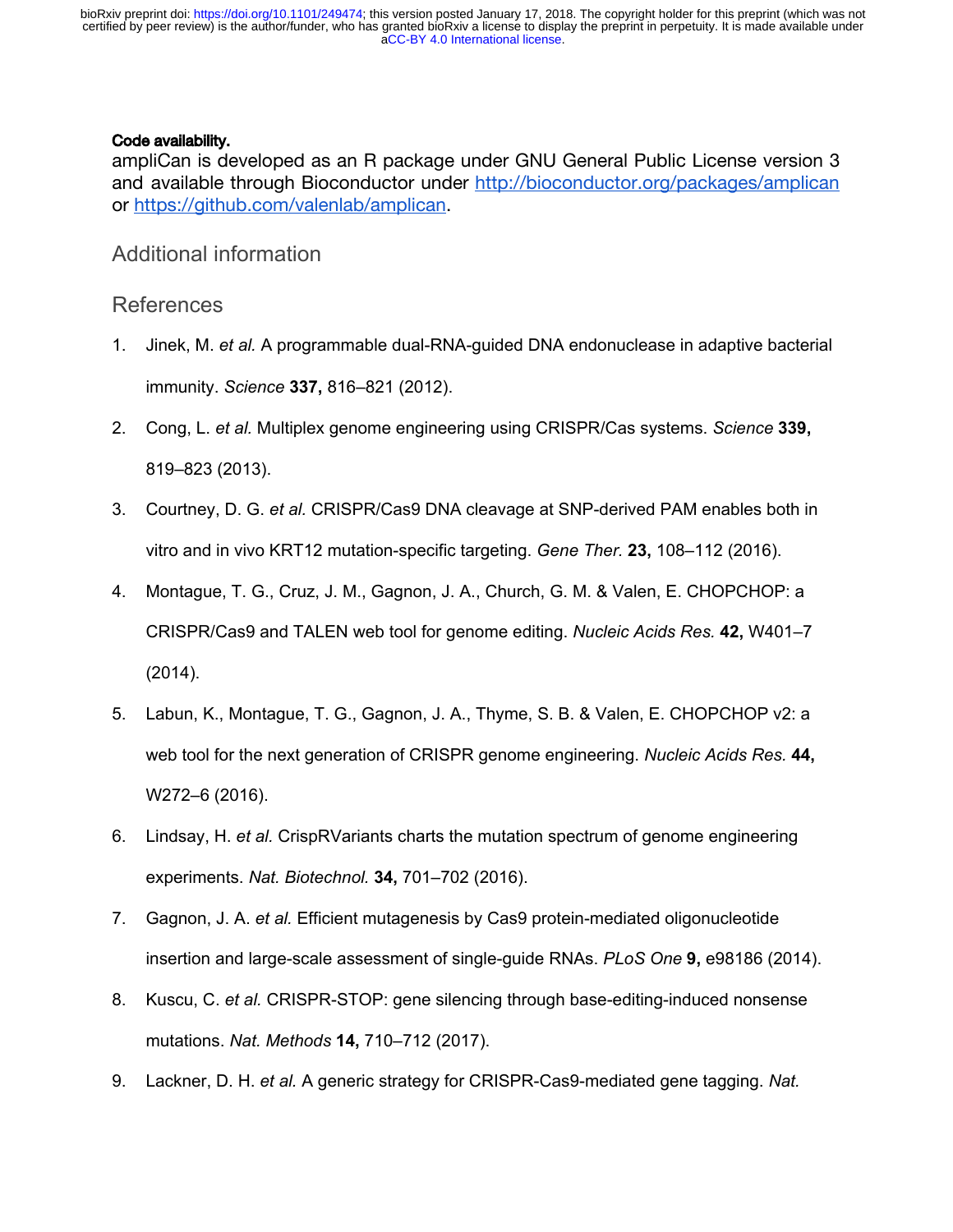*[Commun.](http://paperpile.com/b/2LBjx5/JSCj)* **[6,](http://paperpile.com/b/2LBjx5/JSCj)** [10237 \(2015\).](http://paperpile.com/b/2LBjx5/JSCj)

- 10. [Pages, H., Gentleman, R., Aboyoun, P. & DebRoy, S. Biostrings: String objects](http://paperpile.com/b/2LBjx5/c8Sy)  [representing biological sequences, and matching algorithms, 2008.](http://paperpile.com/b/2LBjx5/c8Sy) *[R package version](http://paperpile.com/b/2LBjx5/c8Sy)* **[2,](http://paperpile.com/b/2LBjx5/c8Sy)** [160](http://paperpile.com/b/2LBjx5/c8Sy)
- 11. [Xie, Y. knitr: A general-purpose package for dynamic report generation in R.](http://paperpile.com/b/2LBjx5/akl0) *[R package](http://paperpile.com/b/2LBjx5/akl0)  [version](http://paperpile.com/b/2LBjx5/akl0)* **[1,](http://paperpile.com/b/2LBjx5/akl0)** [1 \(2013\).](http://paperpile.com/b/2LBjx5/akl0)
- 12. [Wickham, H. & Wickham, M. H. The ggplot package. \(2007\).](http://paperpile.com/b/2LBjx5/cwWX)
- 13. [Yin, T., Cook, D. & Lawrence, M. ggbio: an R package for extending the grammar of](http://paperpile.com/b/2LBjx5/4xer)  [graphics for genomic data.](http://paperpile.com/b/2LBjx5/4xer) *[Genome Biol.](http://paperpile.com/b/2LBjx5/4xer)* **[13,](http://paperpile.com/b/2LBjx5/4xer)** [R77 \(2012\).](http://paperpile.com/b/2LBjx5/4xer)
- 14. [Wickham, H. & Francois, R. dplyr: A grammar of data manipulation.](http://paperpile.com/b/2LBjx5/xLIG) *[R package version 0. 4](http://paperpile.com/b/2LBjx5/xLIG)* **[1,](http://paperpile.com/b/2LBjx5/xLIG)** [20 \(2015\).](http://paperpile.com/b/2LBjx5/xLIG)
- 15. [Lawrence, M.](http://paperpile.com/b/2LBjx5/7Ju5) *[et al.](http://paperpile.com/b/2LBjx5/7Ju5)* [Software for computing and annotating genomic ranges.](http://paperpile.com/b/2LBjx5/7Ju5) *[PLoS Comput.](http://paperpile.com/b/2LBjx5/7Ju5)  [Biol.](http://paperpile.com/b/2LBjx5/7Ju5)* **[9,](http://paperpile.com/b/2LBjx5/7Ju5)** [e1003118 \(2013\).](http://paperpile.com/b/2LBjx5/7Ju5)
- 16. [Pinello, L.](http://paperpile.com/b/2LBjx5/7pkB) *[et al.](http://paperpile.com/b/2LBjx5/7pkB)* [Analyzing CRISPR genome-editing experiments with CRISPResso.](http://paperpile.com/b/2LBjx5/7pkB) *[Nat.](http://paperpile.com/b/2LBjx5/7pkB)  [Biotechnol.](http://paperpile.com/b/2LBjx5/7pkB)* **[34,](http://paperpile.com/b/2LBjx5/7pkB)** [695–697 \(2016\).](http://paperpile.com/b/2LBjx5/7pkB)
- 17. [Varshney, G. K.](http://paperpile.com/b/2LBjx5/GAH5) *[et al.](http://paperpile.com/b/2LBjx5/GAH5)* [High-throughput gene targeting and phenotyping in zebrafish using](http://paperpile.com/b/2LBjx5/GAH5)

[CRISPR/Cas9.](http://paperpile.com/b/2LBjx5/GAH5) *[Genome Res.](http://paperpile.com/b/2LBjx5/GAH5)* **[25,](http://paperpile.com/b/2LBjx5/GAH5)** [1030–1042 \(2015\).](http://paperpile.com/b/2LBjx5/GAH5)

# Acknowledgements

We would like to thank Jason Rihel, Tessa Montague and Alex Schier for support and many useful comments, and members of the Schier lab for their contributions.

The project was supported by the Bergen Research Foundation and the Norwegian Research Council (FRIMEDBIO #250049) (E.V.), University of Bergen core funding (K.L.) and the American Cancer Society and University of Utah startup funding (J.A.G.).

#### Author information

### **Affiliations**

Computational Biology Unit, Department of Informatics, University of Bergen, 5008 Bergen, Norway.